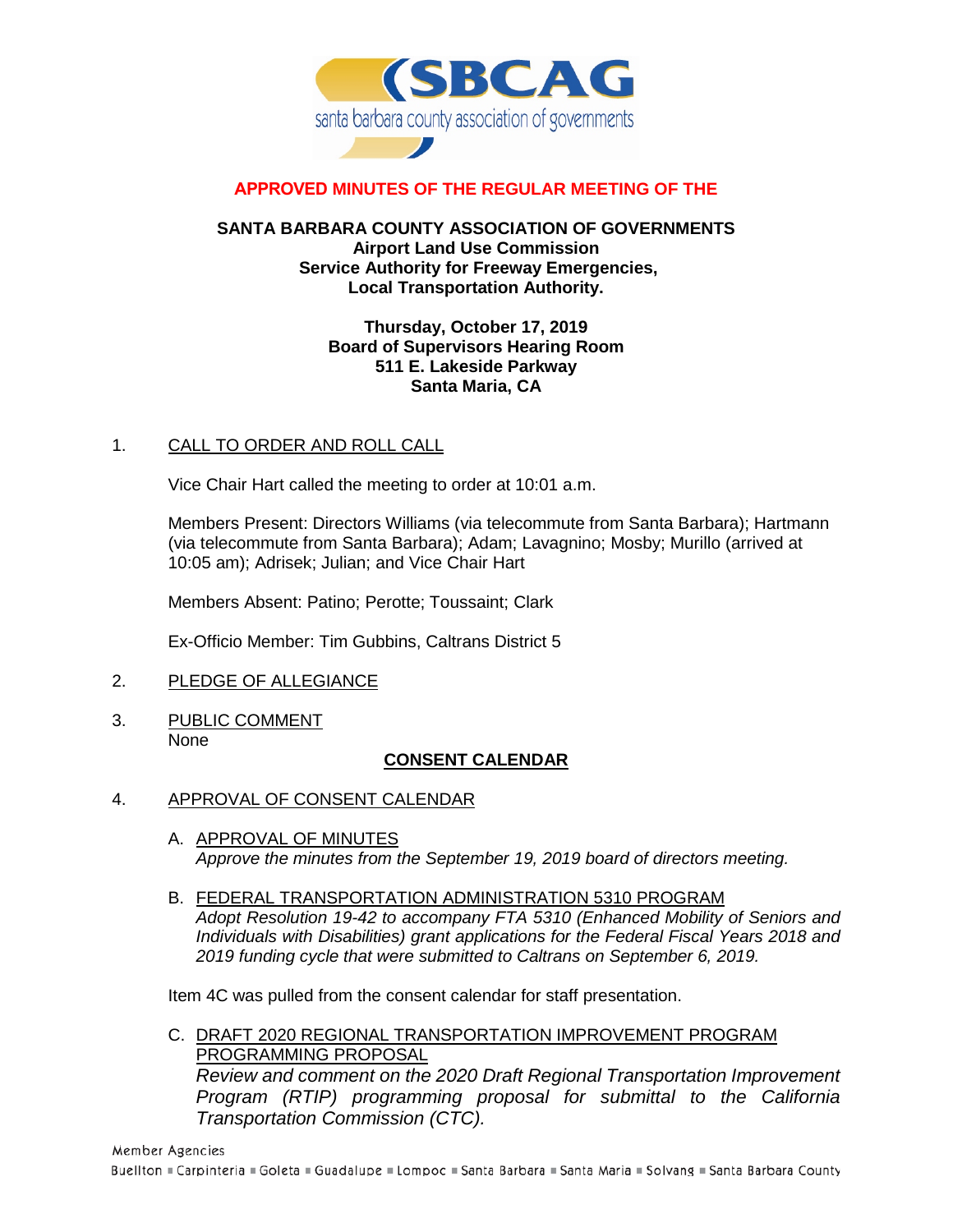Review and comment only therefore no action was required.

D. FY 2019-20 LOCAL TRANSPORTATION FUND (LTF) ALLOCATIONS- REVISED *Adopt Resolution 19-43 allocating a revised estimate of Local Transportation Funds (LTF) to eligible claimants for FY 2019-20 in the amount of \$19,232,954.*

Consent Item 4E was pulled from the consent calendar and considered separately. Director Williams recused himself from Item 4E.

#### E. FY 2019-20 OWP AND BUDGET AMENDMENT #3

- *1. Adopt Resolution 19-44 (Attachment A) amending the FY 2019-20 Overall Work Program (OWP) and Budget to move expenditures and revenues currently in the General Fund (5300) into the Measure A (5308) fund for all Highway 101 parallel projects which includes work elements (5826) US 101 Local Project Support, (5872) US 101 Corridor TMP Linden/Casitas and (5873) US 101 Corridor TMP-Segments 4A-4C; and*
- *2. Approve and authorize the Executive Director, Marjie Kirn, to execute this amendment to the OWP and Budget.*

Motion made to approve staff recommendation.

Motion: Lavagnino Second: Andrisek Motion carried: 7-0 Yes: Hartmann, Adam, Lavagnino, Mosby, Julian, Andrisek and Vice Chair **Hart** No: None Abstention: None Absent: Williams, Patino, Tousssaint, Perotte, Clark, Murillo

F. MEASURE A CITIZENS OVERSIGHT COMMITTEE

*Appoint Christopher Lanchoney to the Measure A Citizens Oversight Committee to fill a "north county" member vacancy, term ending September 2023.* 

Motion made to approve Consent Items 4A through 4D and 4F

| Motion: Lavagnino | Second: Williams                                                                           |
|-------------------|--------------------------------------------------------------------------------------------|
| Motion carried:   | 8-0                                                                                        |
| Yes:              | Williams, Hartmann, Lavagnino, Adam, Mosby, Julian, Andrisek and<br><b>Vice Chair Hart</b> |
| No:               | None.                                                                                      |
| Abstention:       | None                                                                                       |
| Absent:           | Patino, Tousssaint, Perotte, Clark, Murillo                                                |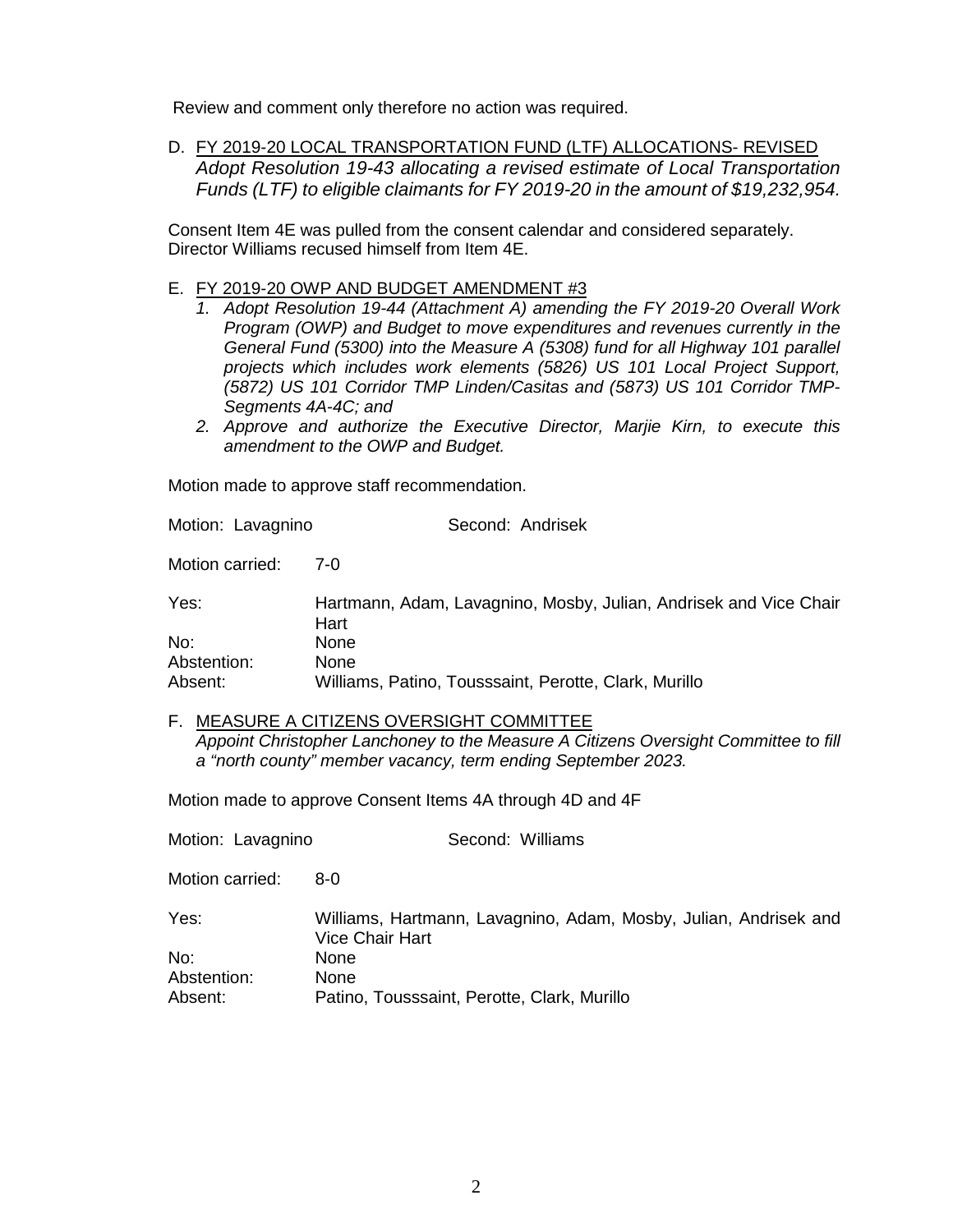5. REGIONAL TRANSPORTATION SAFETY SUMMARY *Receive a presentation on the Santa Barbara County Transportation Safety Factsheet (2013-2017).*

Information only therefore no action was taken.

- 6. SANTA BARBARA METROPOLITAN TRANSIT DISTRICT LEGISLATIVE SUPPORT
	- *A. Receive and file a presentation from SBMTD on funding impacts from the Urbanized Area (UZA) Formula Program for Small Transit-Intensive Cities (STIC), related to an anticipated population reclassification following the Census in 2020; and*
	- *B. Direct SBCAG Staff to coordinate with Thomas Walters & Associates, Inc., Federal Lobbyist, and SBMTD on a proposed addition to STIC legislation that would eliminate or mitigate the loss of funding for small cities that exceed the formula's population threshold following a decennial Census.*

Motion made to receive presentation and approve staff recommendation.

| Motion: Murillo | Second: Williams                                                                       |
|-----------------|----------------------------------------------------------------------------------------|
| Motion carried: | $8-1$                                                                                  |
| Yes:            | Williams, Hartmann, Lavagnino, Mosby, Murillo, Julian, Andrisek and<br>Vice Chair Hart |
| No:             | Adam                                                                                   |
| Abstention:     | None                                                                                   |
| Absent:         | Patino, Tousssaint, Perotte, Clark                                                     |

- 7. 2020 UNMET TRANSIT NEEDS PROCESS
	- *A. Direct SBCAG staff to carry out the 2020 Unmet Transit Needs Process consistent with the expectation that no associated funding will be allocated for streets and roads purposes, OR*
	- *B. Direct SBCAG staff to carry out the 2020 Unmet Transit Needs Process consistent with the expectation that funding may be allocated for streets and roads purposes.*

Motion made to approved recommendation A, direct SBCAG staff to carry out the 2020 Unmet Transit Needs Process consistent with the expectation that no associated funding will be allocated for streets and roads purposes

Motion: Williams **Second: Hartmann** 

Motion announced as having carried 6-3 but see immediately below:

| Yes:        | Williams, Hartmann, Lavagnino, Murillo, Julian, and Vice Chair Hart |
|-------------|---------------------------------------------------------------------|
| No:         | Adam, Mosby, Andrisek                                               |
| Abstention: | <b>None</b>                                                         |
| Absent:     | Patino, Tousssaint, Perotte, Clark                                  |

After the vote County Counsel pointed out that according to the SBCAG amended by laws, all motions must pass with the majority of the entire (all 13 members) board. Since the motion didn't pass with a majority of the members, the motion failed. Board reopened the item for discussion.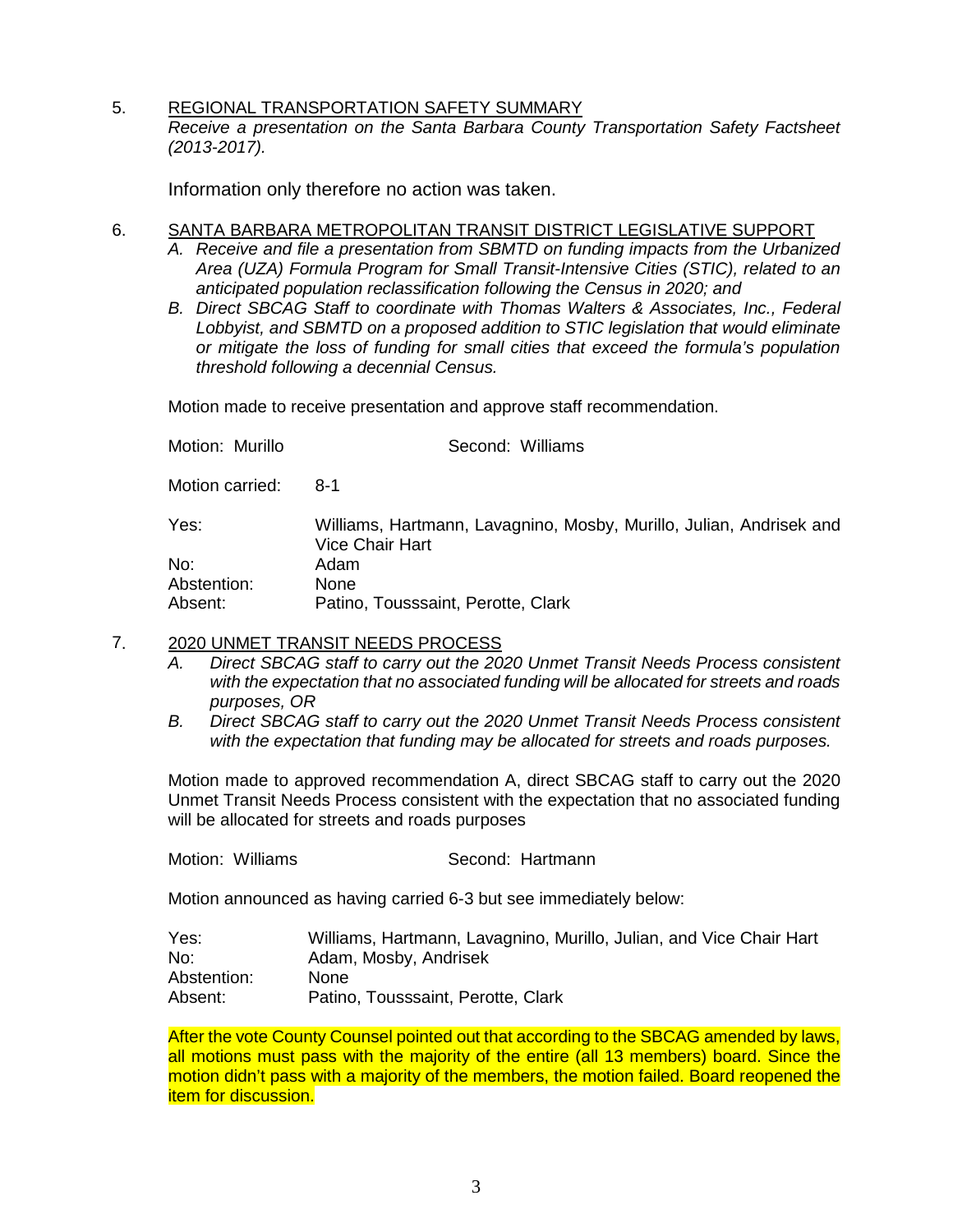Motion made to bring the item back to a future meeting.

| Motion: Murillo            | Second: Williams                                                                            |
|----------------------------|---------------------------------------------------------------------------------------------|
| Motion failed:             | $5-3$                                                                                       |
| Yes:<br>No:<br>Abstention: | Williams, Lavagnino, Murillo, Julian, and Vice Chair Hart<br>Adam, Mosby, Andrisek<br>None. |

Abstention: None<br>Absent: Hartn Hartmann, Patino, Tousssaint, Perotte, Clark

Motion made to approved recommendation B, direct SBCAG staff to carry out the 2020 Unmet Transit Needs Process consistent with the expectation that funding may be allocated for streets and roads purposes.

| Motion: Adam                          | Second: Mosby                                                                                                                                        |
|---------------------------------------|------------------------------------------------------------------------------------------------------------------------------------------------------|
| Motion failed:                        | 3-6                                                                                                                                                  |
| Yes:<br>No:<br>Abstention:<br>Absent: | Adam, Mosby, Andrisek<br>Williams, Hartmann, Lavagnino, Murillo, Julian, and Vice Chair Hart<br>None<br>Hartmann, Patino, Tousssaint, Perotte, Clark |
|                                       |                                                                                                                                                      |

Motion made to approve staff recommendation A.

Motion: Lavagnino Second: Williams

Motion carried: 7-01-1

| Yes:        | Williams, Hartmann, Lavagnino, Murillo, Mosby, Julian, and Vice Chair |
|-------------|-----------------------------------------------------------------------|
|             | Hart                                                                  |
| No:         | Adam                                                                  |
| Abstention: | Andrisek                                                              |
| Absent:     | Patino, Tousssaint, Perotte, Clark                                    |

## 8. CLEAN AIR EXPRESS SHORT-RANGE TRANSIT PLAN

*Adopt the Clean Air Express Short Range Transit Plan and direct staff to return to the North County Subregional Planning Committee with specific actions for implementing the recommendations in the plan.*

#### PUBLIC COMMENT

Jerry Estrada, Santa Barbara MTD, addressed the board on that MTD has partnered with SBCAG, City of Lompoc whenever needed to help the Clean Air Express be successful. He also addressed cost savings opportunities and the generation of addition federal funds for the region.

Motion made to approve staff recommendation and implement board recommendations.

Motion: Lavagnino Second: Murillo